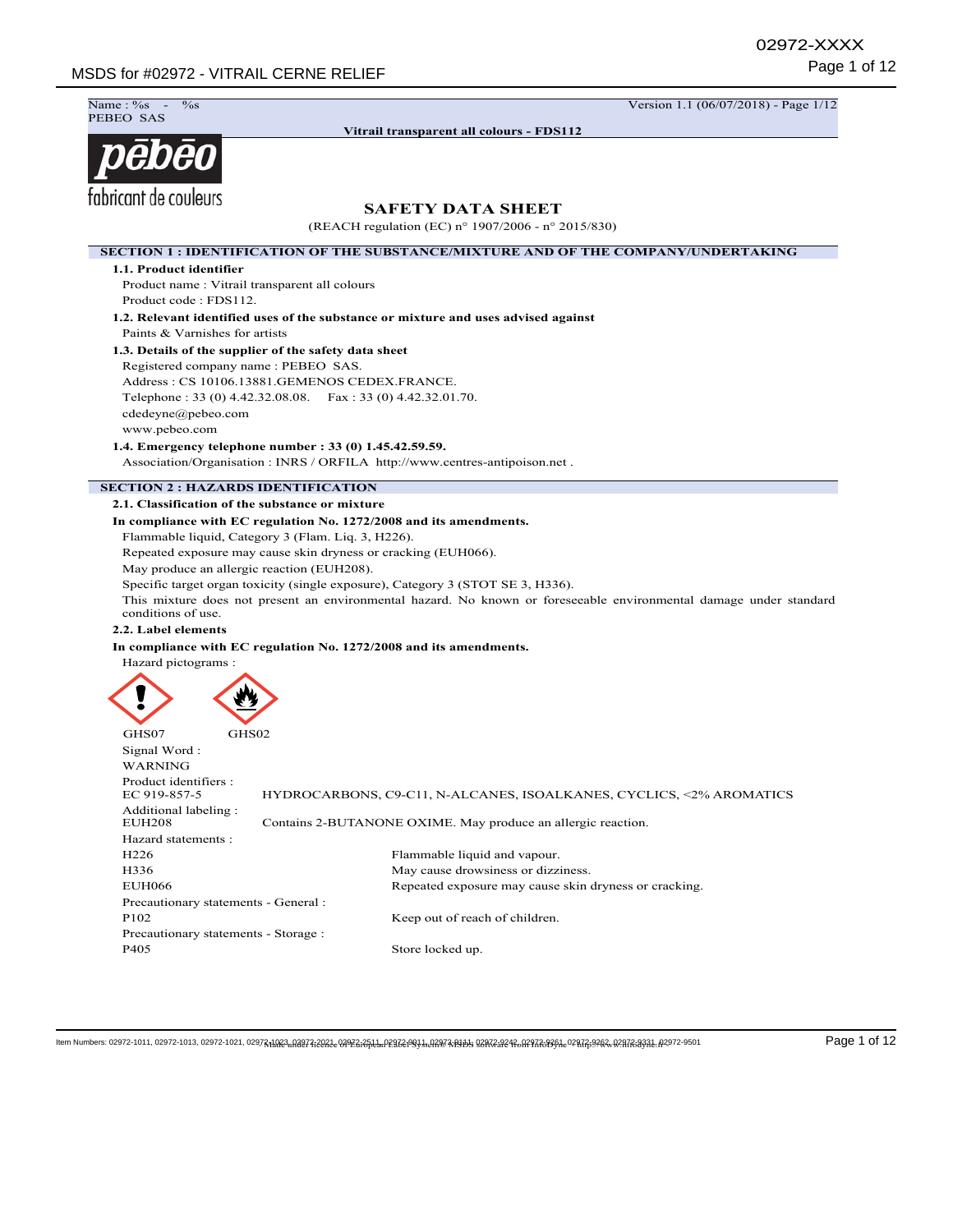Name: %<br>PEBEO SAS

### **Vitrail transparent all colours - FDS112**

 $\frac{\%}{\%}$  -  $\frac{1}{100}$  Version 1.1 (06/07/2018) - Page 2/12

### **2.3. Other hazards**

The mixture does not contain substances classified as 'Substances of Very High Concern' (SVHC) >= 0.1% published by the European CHemicals Agency (ECHA) under article 57 of REACH: http://echa.europa.eu/fr/candidate-list-table The mixture fulfils neither the PBT nor the vPvB criteria for mixtures in accordance with annexe XIII of the REACH regulations EC 1907/2006.

### **SECTION 3 : COMPOSITION/INFORMATION ON INGREDIENTS**

**3.2. Mixtures**

| Composition:                       |                     |                   |                             |
|------------------------------------|---------------------|-------------------|-----------------------------|
| <b>Identification</b>              | (EC) 1272/2008      | Note              | $\frac{10}{6}$              |
| CAS: 64742-48-9                    | GHS07, GHS08, GHS02 | $\lceil 1 \rceil$ | $25 \le x \% \le 50$        |
| EC: 919-857-5                      | Dgr                 |                   |                             |
| REACH: 01-2119463258-33            | Flam. Liq. 3, H226  |                   |                             |
|                                    | Asp. Tox. 1, H304   |                   |                             |
| HYDROCARBONS, C9-C11, N-ALCANES,   | STOT SE 3, H336     |                   |                             |
| ISOALKANES, CYCLICS, <2% AROMATICS | EUH:066             |                   |                             |
| INDEX: 603-064-00-3                | GHS02, GHS07        | $\vert$ [1]       | $2.5 \le x \% < 10$         |
| CAS: 107-98-2                      | Wng                 |                   |                             |
| EC: 203-539-1                      | Flam. Liq. 3, H226  |                   |                             |
|                                    | STOT SE 3, H336     |                   |                             |
| MONOPROPYLENE GLYCOL METHYL        |                     |                   |                             |
| <b>ETHER</b>                       |                     |                   |                             |
| INDEX: 616-014-00-0                | GHS08, GHS05, GHS07 | $[1]$             | $0 \le x \frac{9}{6} < 0.4$ |
| CAS: 96-29-7                       | Dgr                 | $[2]$             |                             |
| EC: 202-496-6                      | Carc. 2, H351       |                   |                             |
|                                    | Acute Tox. 4, H312  |                   |                             |
| 2-BUTANONE OXIME                   | Eye Dam. 1, H318    |                   |                             |
|                                    | Skin Sens. 1, H317  |                   |                             |

(Full text of H-phrases: see section 16)

#### **Information on ingredients :**

[1] Substance for which maximum workplace exposure limits are available.

[2] Carcinogenic, mutagenic or reprotoxic (CMR) substance.

# **SECTION 4 : FIRST AID MEASURES**

As a general rule, in case of doubt or if symptoms persist, always call a doctor.

NEVER induce swallowing by an unconscious person.

### **4.1. Description of first aid measures**

### **In the event of exposure by inhalation :**

In the event of massive inhalation, remove the person exposed to fresh air. Keep warm and at rest.

If the person is unconscious, place in recovery position. Notify a doctor in all events, to ascertain whether observation and supportive hospital care will be necessary.

If breathing is irregular or has stopped, effect mouth-to-mouth resuscitation and call a doctor.

In the event of an allergic reaction, seek medical attention.

#### **In the event of splashes or contact with eyes :**

Wash thoroughly with fresh, clean water for 15 minutes holding the eyelids open.

#### **In the event of splashes or contact with skin :**

Remove contaminated clothing and wash the skin thoroughly with soap and water or a recognised cleaner.

Watch out for any remaining product between skin and clothing, watches, shoes, etc.

In the event of an allergic reaction, seek medical attention.

If the contaminated area is widespread and/or there is damage to the skin, a doctor must be consulted or the patient transferred to hospital.

### **In the event of swallowing :**

In the event of swallowing, if the quantity is small (no more than one mouthful), rinse the mouth with water and consult a doctor.

Keep the person exposed at rest. Do not force vomiting.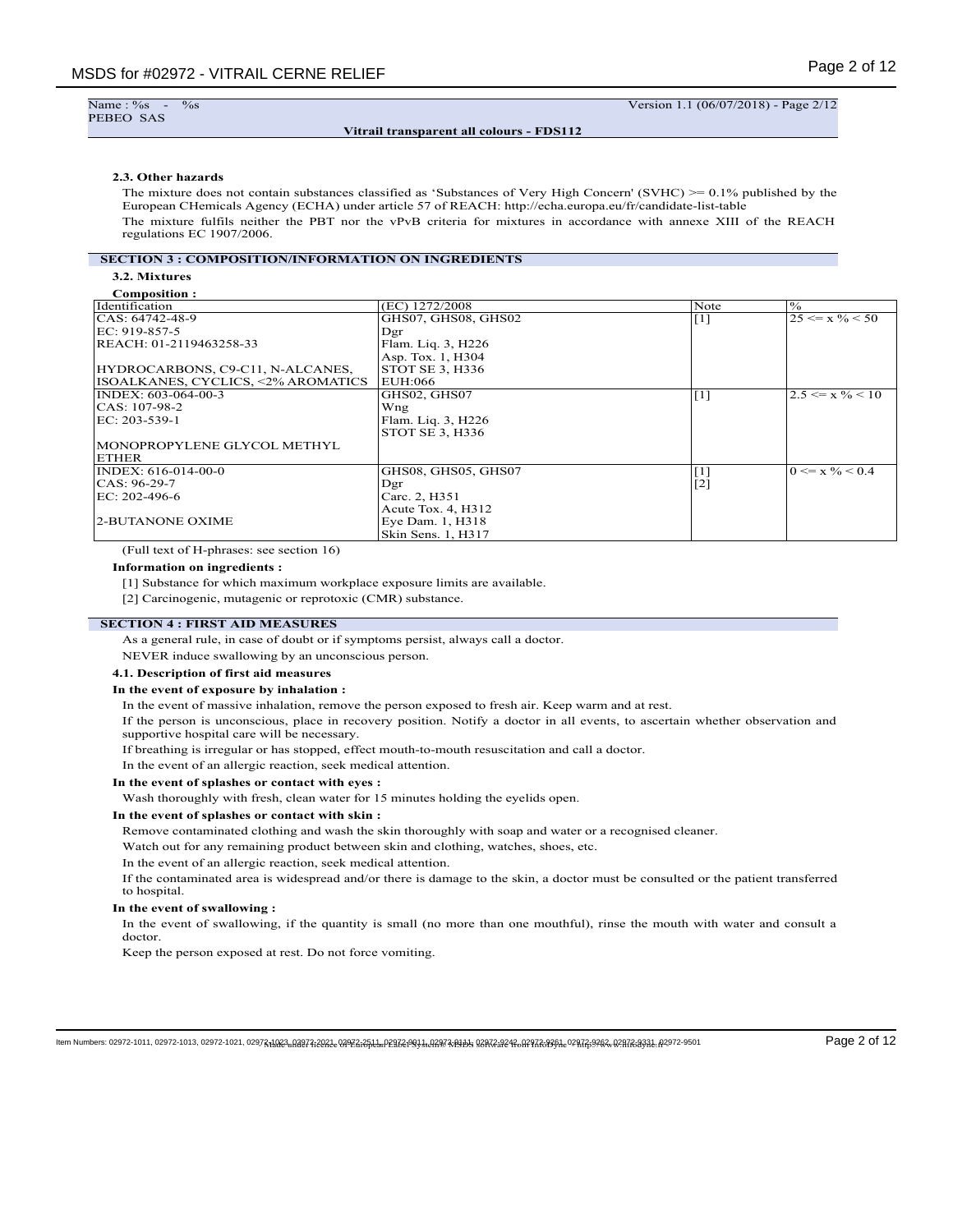| Name: $\%s$ -<br>$\overline{\frac{9}{6}}$ s                                                                                                                           | Version 1.1 (06/07/2018) - Page 3/12 |
|-----------------------------------------------------------------------------------------------------------------------------------------------------------------------|--------------------------------------|
| PEBEO SAS                                                                                                                                                             |                                      |
| Vitrail transparent all colours - FDS112                                                                                                                              |                                      |
|                                                                                                                                                                       |                                      |
| Seek medical attention, showing the label.                                                                                                                            |                                      |
| If swallowed accidentally, call a doctor to ascertain whether observation and hospital care will be necessary. Show the label.                                        |                                      |
| 4.2. Most important symptoms and effects, both acute and delayed                                                                                                      |                                      |
| No data available.                                                                                                                                                    |                                      |
| 4.3. Indication of any immediate medical attention and special treatment needed                                                                                       |                                      |
| No data available.                                                                                                                                                    |                                      |
| <b>SECTION 5: FIREFIGHTING MEASURES</b>                                                                                                                               |                                      |
| Flammable.                                                                                                                                                            |                                      |
| Chemical powders, carbon dioxide and other extinguishing gas are suitable for small fires.                                                                            |                                      |
| 5.1. Extinguishing media                                                                                                                                              |                                      |
| Keep packages near the fire cool, to prevent pressurised containers from bursting.                                                                                    |                                      |
| <b>Suitable methods of extinction</b>                                                                                                                                 |                                      |
| In the event of a fire, use :                                                                                                                                         |                                      |
| - sprayed water or water mist                                                                                                                                         |                                      |
| - water with AFFF (Aqueous Film Forming Foam) additive                                                                                                                |                                      |
| - halon                                                                                                                                                               |                                      |
| - foam                                                                                                                                                                |                                      |
| - multipurpose ABC powder                                                                                                                                             |                                      |
| - BC powder                                                                                                                                                           |                                      |
| - carbon dioxide (CO2)                                                                                                                                                |                                      |
| Prevent the effluent of fire-fighting measures from entering drains or waterways.                                                                                     |                                      |
| <b>Unsuitable methods of extinction</b>                                                                                                                               |                                      |
| In the event of a fire, do not use :                                                                                                                                  |                                      |
| - water jet                                                                                                                                                           |                                      |
| 5.2. Special hazards arising from the substance or mixture                                                                                                            |                                      |
| A fire will often produce a thick black smoke. Exposure to decomposition products may be hazardous to health.                                                         |                                      |
| Do not breathe in smoke.                                                                                                                                              |                                      |
| In the event of a fire, the following may be formed :<br>- carbon monoxide (CO)                                                                                       |                                      |
| - carbon dioxide (CO2)                                                                                                                                                |                                      |
| 5.3. Advice for firefighters                                                                                                                                          |                                      |
| Fire-fighting personnel are to be equipped with autonomous insulating breathing apparatus.                                                                            |                                      |
|                                                                                                                                                                       |                                      |
| <b>SECTION 6: ACCIDENTAL RELEASE MEASURES</b>                                                                                                                         |                                      |
| 6.1. Personal precautions, protective equipment and emergency procedures                                                                                              |                                      |
| Consult the safety measures listed under headings 7 and 8.                                                                                                            |                                      |
| For non first aid worker                                                                                                                                              |                                      |
| Because of the organic solvents contained in the mixture, eliminate sources of ignition and ventilate the area.                                                       |                                      |
| Avoid inhaling the vapors.                                                                                                                                            |                                      |
| Avoid any contact with the skin and eyes.                                                                                                                             |                                      |
| If a large quantity has been spilt, evacuate all personnel and only allow intervention by trained operators equipped with safety<br>apparatus.                        |                                      |
| For first aid worker                                                                                                                                                  |                                      |
| First aid workers will be equipped with suitable personal protective equipment (See section 8).                                                                       |                                      |
| <b>6.2. Environmental precautions</b>                                                                                                                                 |                                      |
| Contain and control the leaks or spills with non-combustible absorbent materials such as sand, earth, vermiculite,<br>diatomaceous earth in drums for waste disposal. |                                      |
| Prevent any material from entering drains or waterways.                                                                                                               |                                      |
| 6.3. Methods and material for containment and cleaning up                                                                                                             |                                      |
| Clean preferably with a detergent, do not use solvents.                                                                                                               |                                      |

- Made under licence of European Label System® MSDS software from InfoDyne - http://www.infodyne.fr - Item Numbers: 02972-1011, 02972-1013, 02972-1021, 02972-1023, 02972-2021, 02972-2511, 02972-9011, 02972-9111, 02972-9242, 02972-9261, 02972-9262, 02972-9331, 02972-9501 Page 3 of 12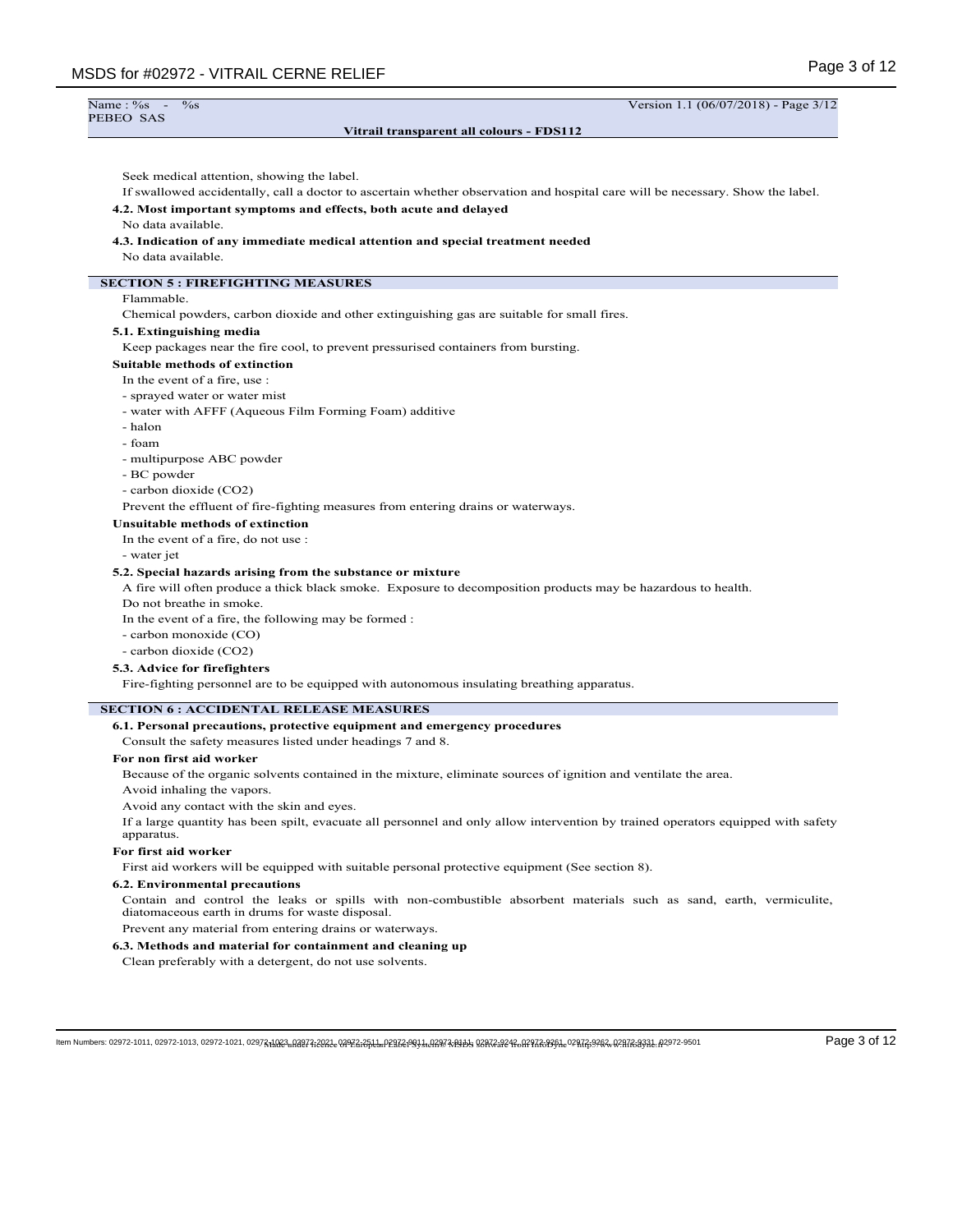# PEBEO SAS

#### **Vitrail transparent all colours - FDS112**

Name : %s - %s - %s Version 1.1 (06/07/2018) - Page 4/12

#### **6.4. Reference to other sections**

No data available.

### **SECTION 7 : HANDLING AND STORAGE**

Requirements relating to storage premises apply to all facilities where the mixture is handled.

#### **7.1. Precautions for safe handling**

Always wash hands after handling.

Remove and wash contaminated clothing before re-using.

Ensure that there is adequate ventilation, especially in confined areas.

### **Fire prevention :**

Handle in well-ventilated areas.

Vapours are heavier than air. They can spread along the ground and form mixtures that are explosive with air.

Prevent the formation of flammable or explosive concentrations in air and avoid vapor concentrations higher than the occupational exposure limits.

Prevent the accumulation of electrostatic charges with connections to earth.

The mixture can become electrostatically charged : always earth during decanting operations. Wear antistatic shoes and clothing and floors should be electrically conductive.

Use the mixture in premises free of naked flames or other sources of ignition and ensure that electrical equipment is suitably protected.

Keep packages tightly closed and away from sources of heat, sparks and naked flames.

Do not use tools which may produce sparks. Do not smoke.

Prevent access by unauthorised personnel.

#### **Recommended equipment and procedures :**

For personal protection, see section 8.

Observe precautions stated on label and also industrial safety regulations.

Avoid inhaling vapors. Carry out any industrial operation which may give rise to this in a sealed apparatus.

Provide vapor extraction at the emission source and also general ventilation of the premises.

Also provide breathing apparatus for certain short tasks of an exceptional nature and for emergency interventions.

In all cases, recover emissions at source.

Packages which have been opened must be reclosed carefully and stored in an upright position.

#### **Prohibited equipment and procedures :**

No smoking, eating or drinking in areas where the mixture is used.

### **7.2. Conditions for safe storage, including any incompatibilities**

No data available.

### **Storage**

Keep out of reach of children.

Keep the container tightly closed in a dry, well-ventilated place.

Keep away from all sources of ignition - do not smoke.

Keep well away from all sources of ignition, heat and direct sunlight.

Avoid accumulation of electrostatic charges.

The floor must be impermeable and form a collecting basin so that, in the event of an accidental spillage, the liquid cannot spread beyond this area.

#### **Packaging**

Always keep in packaging made of an identical material to the original.

#### **7.3. Specific end use(s)**

No data available.

### **SECTION 8 : EXPOSURE CONTROLS/PERSONAL PROTECTION**

## **8.1. Control parameters**

#### **Occupational exposure limits :**

- European Union (2017/2398, 2017/164, 2009/161, 2006/15/CE, 2000/39/CE, 98/24/CE) :

ltem Numbers: 02972-1011, 02972-1013, 02972-1021, 02973d10820, 08976d3e08936de9843cmP8376e9934dA8978484004848cm2978cm29786de0287639984cm2978cm2978cm2972-9501 Page 4 of 12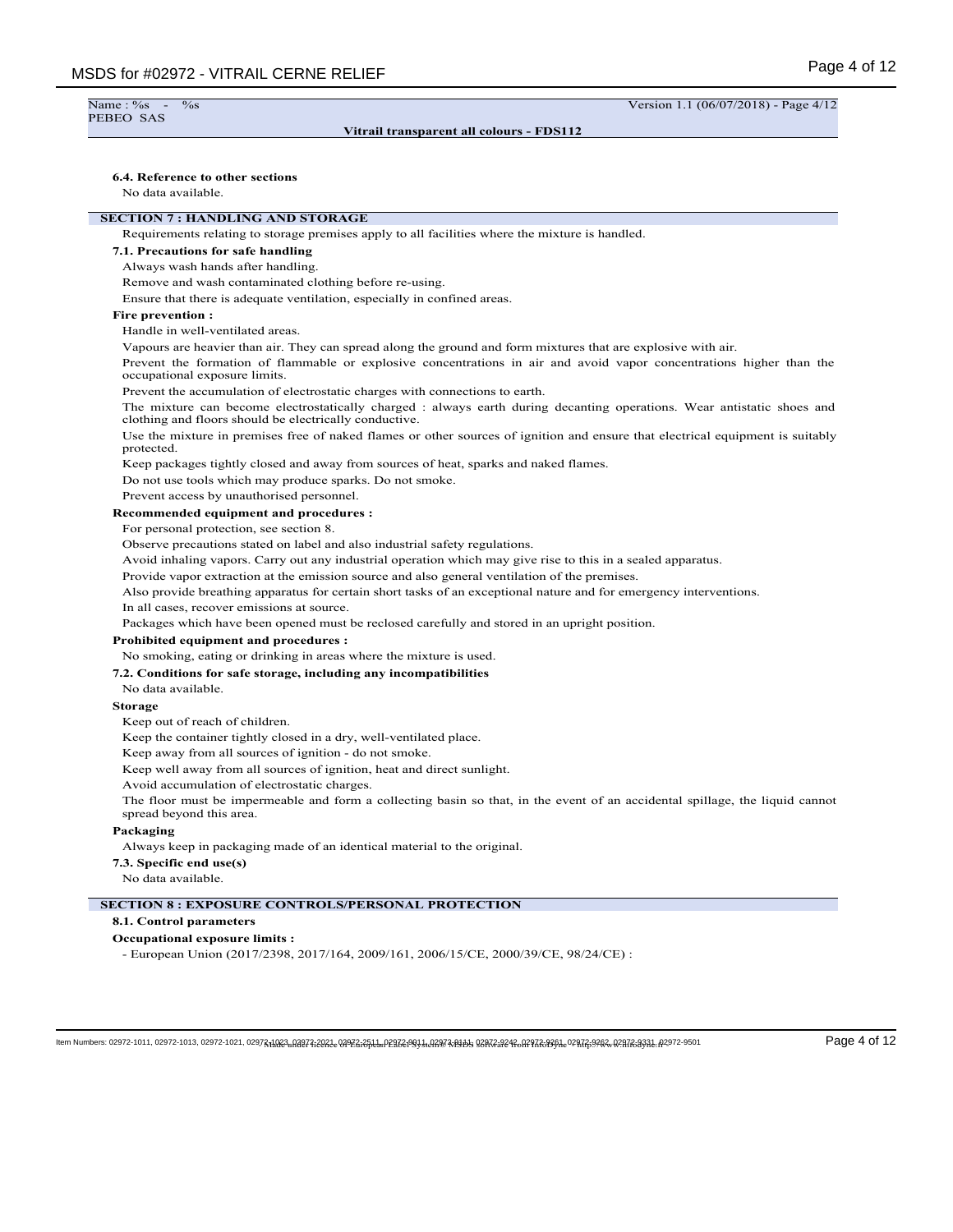Name : %<br>PEBEO SAS

Name : %s - %s Version 1.1 (06/07/2018) - Page 5/12

**Vitrail transparent all colours - FDS112**

| CAS                                                                                                            | $VME-mg/m3$ : VME-ppm:  |                         | $VLE-mg/m3$ : $VLE-ppm$ :     |                  | Notes:     |         |
|----------------------------------------------------------------------------------------------------------------|-------------------------|-------------------------|-------------------------------|------------------|------------|---------|
| 107-98-2                                                                                                       | 375                     | 100                     | 568                           | 150              | Peau       |         |
| - ACGIH TLV (American Conference of Governmental Industrial Hygienists, Threshold Limit Values, 2010) :        |                         |                         |                               |                  |            |         |
| CAS                                                                                                            | TWA :                   | STEL:                   | Ceiling:                      | Definition:      | Criteria:  |         |
| 107-98-2                                                                                                       | $100$ ppm               | $150$ ppm               |                               |                  |            |         |
| - South Africa / DOL RL (Department of Labour, Recommended limits, 1995) :                                     |                         |                         |                               |                  |            |         |
| CAS                                                                                                            | TWA :                   | STEL:                   | Ceiling:                      | Definition:      | Criteria:  |         |
| 107-98-2                                                                                                       | $100$ ppm               | $300$ ppm               |                               | Sk               |            |         |
|                                                                                                                | $360 \text{ mg/m}$      | $1080$ mg/m $3$         |                               |                  |            |         |
| - Germany - AGW (BAuA - TRGS 900, 29/01/2018) :                                                                |                         |                         |                               |                  |            |         |
| CAS                                                                                                            | VME:                    | VME:                    | Excess                        | <b>Notes</b>     |            |         |
| 107-98-2                                                                                                       |                         | $\overline{100}$ ppm    |                               | 2(I)             |            |         |
|                                                                                                                |                         | $370$ mg/m <sup>3</sup> |                               |                  |            |         |
| $96 - 29 - 7$                                                                                                  |                         | $0,3$ ppm               |                               | 8(I)             |            |         |
|                                                                                                                |                         | $1 \text{ mg/m}^3$      |                               |                  |            |         |
|                                                                                                                |                         |                         |                               |                  |            |         |
| - Australia (NOHSC: 3008, 1995) :                                                                              |                         |                         |                               |                  |            |         |
| <b>CAS</b><br>$107 - 98 - 2$                                                                                   | TWA :<br>$100$ ppm      | STEL:<br>$150$ ppm      | Ceiling:                      | Definition:<br>H | Criteria : |         |
|                                                                                                                |                         |                         |                               |                  |            |         |
|                                                                                                                | 369 mg/m3               | 553 mg/m3               |                               |                  |            |         |
| - Belgium (Arrêté du 09/03/2014, 2014) :                                                                       |                         |                         |                               |                  |            |         |
| CAS                                                                                                            | TWA:                    | STEL:                   | Ceiling:                      | Definition:      | Criteria:  |         |
| 107-98-2                                                                                                       | $100$ ppm               | $150$ ppm               |                               | D                |            |         |
|                                                                                                                | $375 \text{ mg/m}^3$    | 568 mg/m <sup>3</sup>   |                               |                  |            |         |
| - Canada / Alberta (Occupational health and safety code, 2009) :                                               |                         |                         |                               |                  |            |         |
| CAS                                                                                                            | TWA :                   | STEL:                   | Ceiling:                      | Definition:      | Criteria:  |         |
| $107 - 98 - 2$                                                                                                 | $100$ ppm               | $150$ ppm               |                               |                  |            |         |
|                                                                                                                | $369$ mg/m $3$          | 553 mg/m3               |                               |                  |            |         |
| - Canada / British Colombia (2009) :                                                                           |                         |                         |                               |                  |            |         |
| CAS                                                                                                            | TWA :                   | STEL:                   | Ceiling:                      | Definition:      | Criteria:  |         |
| 107-98-2                                                                                                       | $50$ ppm                | 75 ppm                  |                               |                  |            |         |
| Canada / Quebec (Regulations on occupational health and safety) :                                              |                         |                         |                               |                  |            |         |
| CAS                                                                                                            | TWA:                    | STEL:                   | Ceiling:                      | Definition:      | Criteria:  |         |
| $107 - 98 - 2$                                                                                                 | $100$ ppm               | $150$ ppm               |                               |                  |            |         |
|                                                                                                                | $369$ mg/m $3$          | 553 mg/m3               |                               |                  |            |         |
| - Denmark (2008) :                                                                                             |                         |                         |                               |                  |            |         |
| Stof                                                                                                           | <b>TWA</b>              | <b>VSTEL</b>            | Loftvaerdi                    | Anm              |            |         |
| $107 - 98 - 2$                                                                                                 | $50$ ppm                |                         |                               | E                |            |         |
|                                                                                                                | $185$ mg/m <sup>3</sup> |                         |                               |                  |            |         |
|                                                                                                                |                         |                         |                               |                  |            |         |
| - France (INRS - ED984 : 2016) :<br>CAS                                                                        |                         | $VME-mg/m3$ : VLE-ppm:  |                               | $VLE-mg/m3$ :    | Notes:     | TMP No: |
| $107 - 98 - 2$                                                                                                 | VME-ppm:<br>50          | 188                     | 100                           | 375              |            | 84      |
|                                                                                                                |                         |                         |                               |                  |            |         |
| - Finland (HTP-värden 2016):                                                                                   |                         |                         |                               |                  |            |         |
| <b>CAS</b>                                                                                                     | TWA:                    | STEL:                   | Ceiling:                      | Definition:      | Criteria:  |         |
| 107-98-2                                                                                                       | $100$ ppm               | $150$ ppm               |                               |                  |            |         |
|                                                                                                                | $370$ mg/m <sup>3</sup> | $560$ mg/m <sup>3</sup> |                               |                  |            |         |
| - Spain (Instituto Nacional de Seguridad e Higiene en el Trabajo (INSHT), 2017) :                              |                         |                         |                               |                  |            |         |
| <b>CAS</b>                                                                                                     | TWA :                   | STEL:                   | Ceiling:                      | Definition:      | Criteria : |         |
| $107 - 98 - 2$                                                                                                 | $100$ ppm               | $150$ ppm               |                               | via dermica,     |            |         |
|                                                                                                                | $375 \text{ mg/m}^3$    | $568$ mg/m <sup>3</sup> |                               | <b>VLI</b>       |            |         |
| - Hong-Kong (Code of practice on control of air impurities (Chemicals substances) in the workplace, 04/2002) : |                         |                         |                               |                  |            |         |
| CAS                                                                                                            | TWA :                   | STEL:                   | $\overline{\text{Ceiling}}$ : | Definition:      | Criteria:  |         |
| 107-98-2                                                                                                       | $100$ ppm               | $150$ ppm               |                               |                  |            |         |
| - Ireland (Code of practice for the Chemical Agents Regulations, 2016) :                                       |                         |                         |                               |                  |            |         |
| CAS                                                                                                            | TWA :                   | STEL:                   | Ceiling:                      | Definition:      | Criteria:  |         |
| $107 - 98 - 2$                                                                                                 | $100$ ppm               | $150$ ppm               |                               |                  |            |         |
|                                                                                                                | $375$ mg/m <sup>3</sup> | $568$ mg/m <sup>3</sup> |                               |                  |            |         |
|                                                                                                                |                         |                         |                               |                  |            |         |

ltem Numbers: 02972-1011, 02972-1013, 02972-1021, 02973,1023-0124373-2031-029723-0993-0019726-0993-0993-009873-0093-0098-00972-0093-02972-9504-02972-9501 Page 5 of 12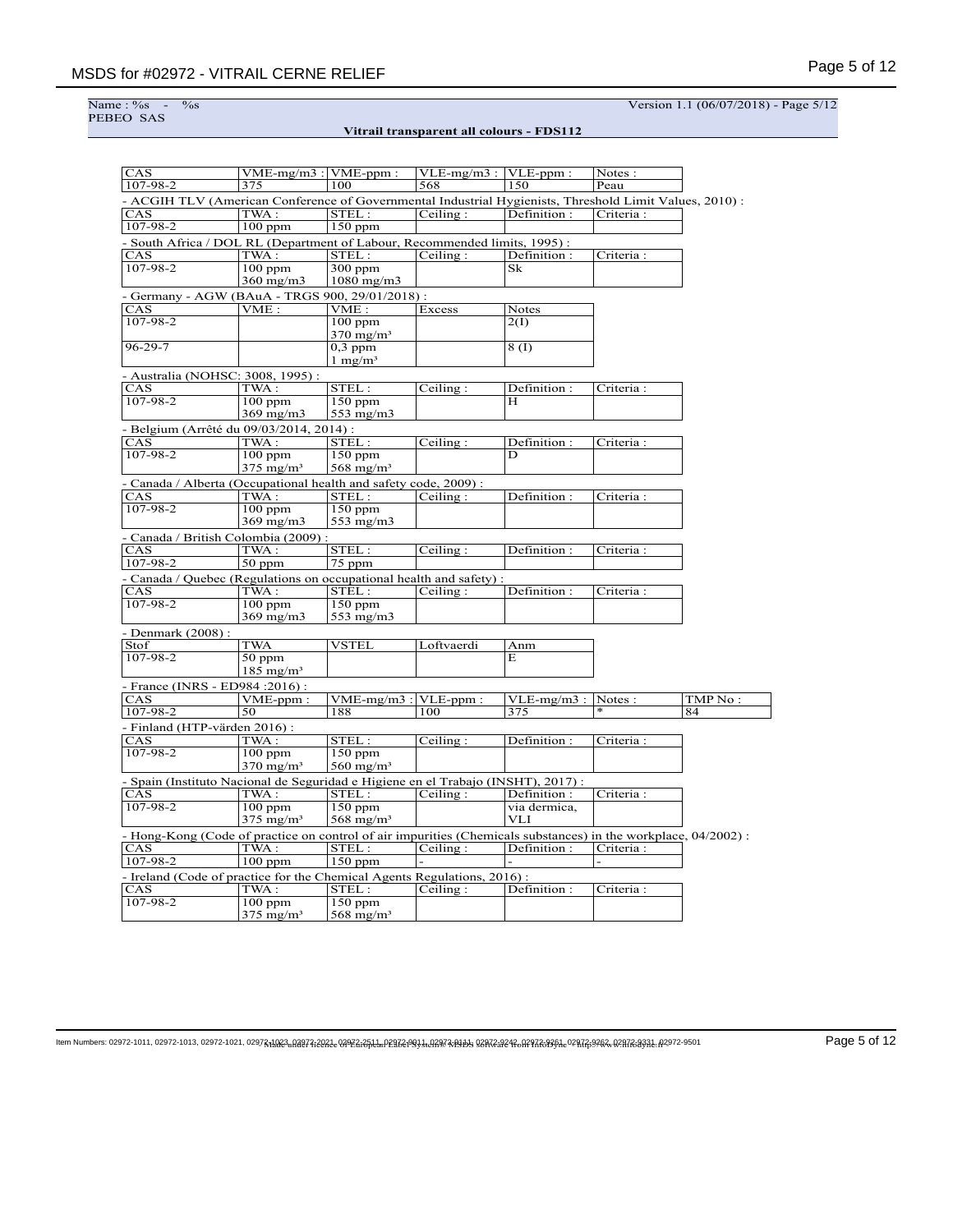Name : %<br>PEBEO SAS

Name : %s - %s Version 1.1 (06/07/2018) - Page 6/12

|--|

| $96 - 29 - 7$          | 3 ppm                                                                                                    | $10$ ppm                |                               |                            |            |                                                                                                                    |
|------------------------|----------------------------------------------------------------------------------------------------------|-------------------------|-------------------------------|----------------------------|------------|--------------------------------------------------------------------------------------------------------------------|
| - Malaysia :           | $10 \text{ mg/m}^3$                                                                                      | $33$ mg/m <sup>3</sup>  |                               |                            |            |                                                                                                                    |
| CAS                    | TWA:                                                                                                     | STEL:                   | Ceiling:                      | Definition:                | Criteria:  |                                                                                                                    |
| 107-98-2               | $100$ ppm                                                                                                | $150$ ppm               |                               |                            |            |                                                                                                                    |
|                        | - Norway (Veiledning om administrative normer for forurensning i arbeidsatmosfære, May 2007) :           |                         |                               |                            |            |                                                                                                                    |
| CAS                    | TWA:                                                                                                     | STEL:                   | Ceiling:                      | Definition:                | Criteria : |                                                                                                                    |
| $107 - 98 - 2$         | $50$ ppm                                                                                                 |                         |                               | н                          |            |                                                                                                                    |
|                        | $180$ mg/m $3$                                                                                           |                         |                               |                            |            |                                                                                                                    |
|                        |                                                                                                          |                         |                               |                            |            |                                                                                                                    |
| CAS                    | - New Zealand (Workplace Exposure standards, 2002) :<br>TWA:                                             | STEL:                   | Ceiling:                      | Definition:                | Criteria : |                                                                                                                    |
| $107 - 98 - 2$         | $100$ ppm                                                                                                | $150$ ppm               |                               |                            |            |                                                                                                                    |
|                        | $369$ mg/m $3$                                                                                           | 553 mg/m3               |                               |                            |            |                                                                                                                    |
|                        |                                                                                                          |                         |                               |                            |            |                                                                                                                    |
|                        | - Netherlands / MAC-waarde (10 december 2014) :                                                          |                         |                               |                            |            |                                                                                                                    |
| CAS                    | TWA:                                                                                                     | STEL:                   | Ceiling:                      | Definition:                | Criteria : |                                                                                                                    |
| $107 - 98 - 2$         | $375$ mg/m <sup>3</sup>                                                                                  | $563$ mg/m <sup>3</sup> |                               | Huid                       |            |                                                                                                                    |
| - Poland (2014) :      |                                                                                                          |                         |                               |                            |            |                                                                                                                    |
| CAS                    | TWA:                                                                                                     | STEL:                   | Ceiling:                      | Definition:                | Criteria:  |                                                                                                                    |
| 64742-48-9             | $300 \text{ mg/m}^3$                                                                                     | $900 \text{ mg/m}^3$    |                               |                            |            |                                                                                                                    |
| 107-98-2               | $180 \text{ mg/m}^3$                                                                                     | $360$ mg/m <sup>3</sup> |                               |                            |            |                                                                                                                    |
|                        | - Czech Republic (Regulation No. 361/2007) :                                                             |                         |                               |                            |            |                                                                                                                    |
| CAS                    | TWA:                                                                                                     | STEL:                   | $\overline{\text{Ceiling}}$ : | Definition:                | Criteria : |                                                                                                                    |
| $107 - 98 - 2$         | $270$ mg/m <sup>3</sup>                                                                                  | $550$ mg/m <sup>3</sup> |                               | D                          |            |                                                                                                                    |
|                        | - Slovakia (Règlement 300/2007, 471/2011 23/11/2011) :                                                   |                         |                               |                            |            |                                                                                                                    |
| CAS                    | TWA:                                                                                                     | STEL:                   | Ceiling:                      | Definition :               | Criteria : |                                                                                                                    |
| $107 - 98 - 2$         | $100$ ppm                                                                                                | $150$ ppm               |                               | K                          |            |                                                                                                                    |
|                        | $375$ mg/m <sup>3</sup>                                                                                  | $568$ mg/m <sup>3</sup> |                               |                            |            |                                                                                                                    |
|                        | - Switzerland (SUVAPRO 2017):                                                                            |                         |                               |                            |            |                                                                                                                    |
| CAS                    | VME                                                                                                      | VLE                     |                               | Valeur plafond Notations   |            |                                                                                                                    |
| 64742-48-9             | $50$ ppm                                                                                                 | $100$ ppm               |                               |                            |            |                                                                                                                    |
|                        | $300 \text{ mg/m}^3$                                                                                     | $600 \text{ mg/m}^3$    |                               |                            |            |                                                                                                                    |
| 107-98-2               | $100$ ppm                                                                                                | $200$ ppm               |                               | <b>B</b> SSC               |            |                                                                                                                    |
|                        | $360$ mg/m <sup>3</sup>                                                                                  | $720 \text{ mg/m}^3$    |                               |                            |            |                                                                                                                    |
| - Sweden (AFS 2015:7): |                                                                                                          |                         |                               |                            |            |                                                                                                                    |
| CAS                    | TWA:                                                                                                     | STEL:                   | Ceiling:                      | Definition :               | Criteria : |                                                                                                                    |
| $107 - 98 - 2$         | 2015 ppm                                                                                                 | $150$ mg/m <sup>3</sup> |                               | н                          |            |                                                                                                                    |
|                        | $50 \text{ mg/m}^3$                                                                                      | 568 fc/ $m3$            |                               |                            |            |                                                                                                                    |
|                        | 190 fcm $/3$                                                                                             |                         |                               |                            |            |                                                                                                                    |
|                        | - UK / WEL (Workplace exposure limits, EH40/2005, 2011) :                                                |                         |                               |                            |            |                                                                                                                    |
| <b>CAS</b>             | TWA:                                                                                                     | STEL:                   | Ceiling:                      | Definition:                | Criteria:  |                                                                                                                    |
| $107 - 98 - 2$         | $100$ ppm                                                                                                | $150$ ppm               |                               | $\overline{\rm Sk}$        |            |                                                                                                                    |
|                        | $375$ mg/m <sup>3</sup>                                                                                  | $560$ mg/m <sup>3</sup> |                               |                            |            |                                                                                                                    |
|                        | - USA / NIOSH REL (National Institute for Occupational Safety and Health, Recommended exposure limits) : |                         |                               |                            |            |                                                                                                                    |
| CAS                    | TWA:                                                                                                     | STEL:                   | Ceiling:                      | Definition:                | Criteria : |                                                                                                                    |
| 107-98-2               | $100$ ppm                                                                                                | $150$ ppm               |                               |                            |            |                                                                                                                    |
|                        |                                                                                                          |                         |                               |                            |            | - USA / NIOSH IDLH (National Institute for Occupational Safety and Health, Immediately Dangerous to Life or Health |
| Concentrations):       |                                                                                                          |                         |                               |                            |            |                                                                                                                    |
| CAS                    | TWA:                                                                                                     | STEL:                   | Ceiling:                      | Definition:                | Criteria:  |                                                                                                                    |
| $107 - 98 - 2$         | $100$ ppm                                                                                                | $150$ ppm               |                               |                            |            |                                                                                                                    |
|                        | $360 \text{ mg/m}$                                                                                       | 540 mg/m3               |                               |                            |            |                                                                                                                    |
|                        |                                                                                                          |                         |                               |                            |            |                                                                                                                    |
|                        |                                                                                                          |                         |                               |                            |            | - USA / AIHA WEEL (American Industrial Hygiene Association, Workplace Environmental Exposure Limit, 2010) :        |
| CAS<br>$96 - 29 - 7$   | TWA:                                                                                                     | STEL:                   | Ceiling:                      | Definition:<br><b>DSEN</b> | Criteria : |                                                                                                                    |
|                        | $10$ ppm                                                                                                 |                         |                               |                            |            |                                                                                                                    |

**8.2. Exposure controls**

**Personal protection measures, such as personal protective equipment**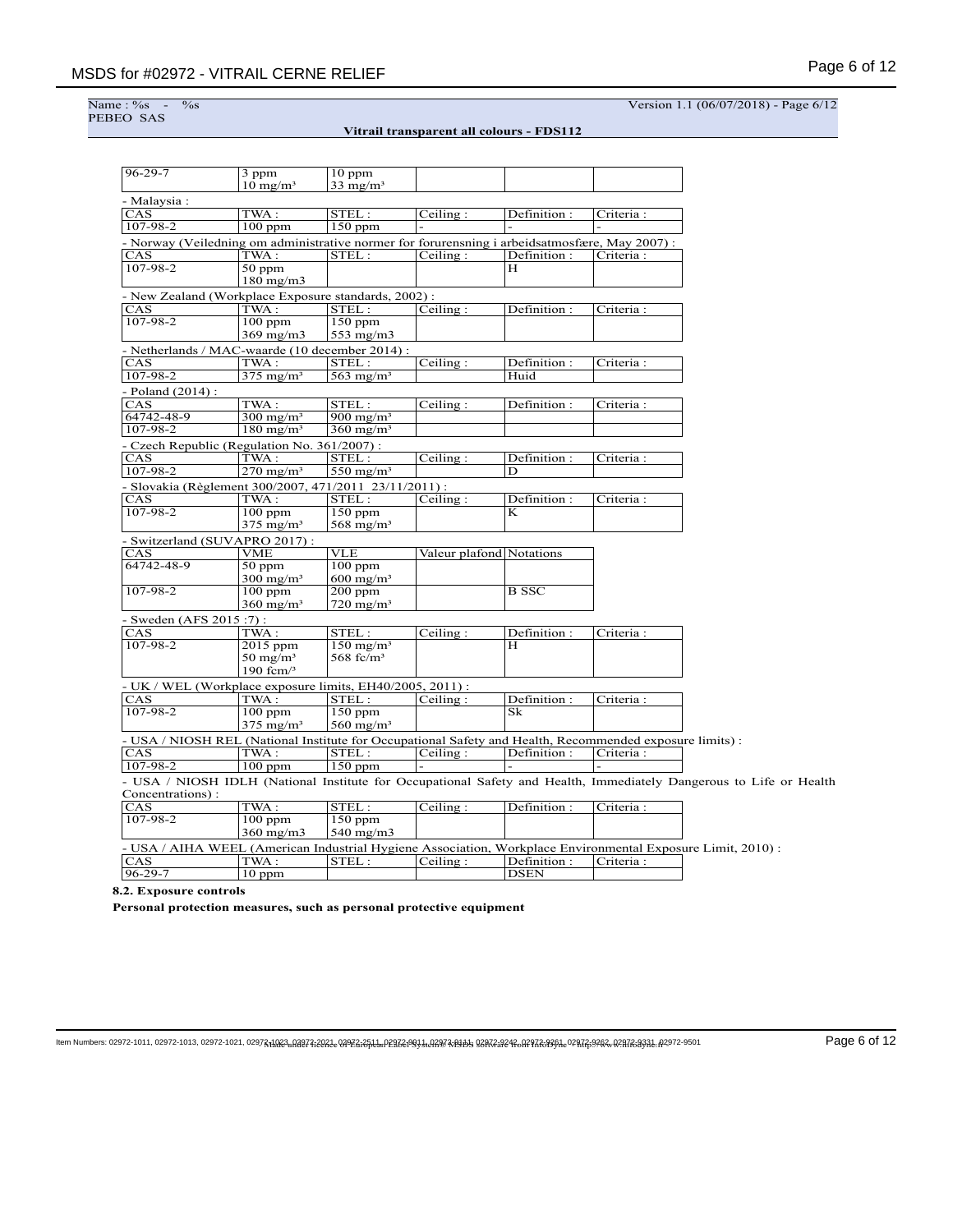$\frac{1}{10}$ %  $\frac{1}{10}$   $\frac{(06}{07}{2018})$  - Page 7/12 Name: %<br>PEBEO SAS **Vitrail transparent all colours - FDS112** Pictogram(s) indicating the obligation of wearing personal protective equipment (PPE) : Use personal protective equipment that is clean and has been properly maintained. Store personal protective equipment in a clean place, away from the work area. Never eat, drink or smoke during use. Remove and wash contaminated clothing before re-using. Ensure that there is adequate ventilation, especially in confined areas. **- Eye / face protection** Avoid contact with eyes. Use eye protectors designed to protect against liquid splashes Before handling, wear safety goggles in accordance with standard EN166. **- Hand protection** Use suitable protective gloves that are resistant to chemical agents in accordance with standard EN374. Gloves must be selected according to the application and duration of use at the workstation. Protective gloves need to be selected according to their suitability for the workstation in question : other chemical products that may be handled, necessary physical protections (cutting, pricking, heat protection), level of dexterity required. Type of gloves recommended : - Nitrile rubber (butadiene-acrylonitrile copolymer rubber (NBR)) - PVA (Polyvinyl alcohol) Recommended properties : - Impervious gloves in accordance with standard EN374 **- Body protection** Avoid skin contact. Wear suitable protective clothing. Suitable type of protective clothing : In the event of substantial spatter, wear liquid-tight protective clothing against chemical risks (type 3) in accordance with EN14605 to prevent skin contact. In the event of a risk of splashing, wear protective clothing against chemical risks (type 6) in accordance with EN13034 to prevent skin contact. Work clothing worn by personnel shall be laundered regularly. After contact with the product, all parts of the body that have been soiled must be washed. **- Respiratory protection** Avoid breathing vapours. If the ventilation is insufficient, wear appropriate breathing apparatus. When workers are confronted with concentrations that are above occupational exposure limits, they must wear a suitable, approved, respiratory protection device. Anti-gas and vapour filter(s) (Combined filters) in accordance with standard EN14387 : - A1 (Brown) **SECTION 9 : PHYSICAL AND CHEMICAL PROPERTIES 9.1. Information on basic physical and chemical properties General information :** Physical state : Fluid liquid. **Important health, safety and environmental information** pH : Not relevant. Boiling point/boiling range : 190 °C. Flash Point : 28.30 °C. Vapour pressure (50°C) : Below 110 kPa (1.10 bar). Density : 0.91 Water solubility : Insoluble. Melting point/melting range : Not relevant.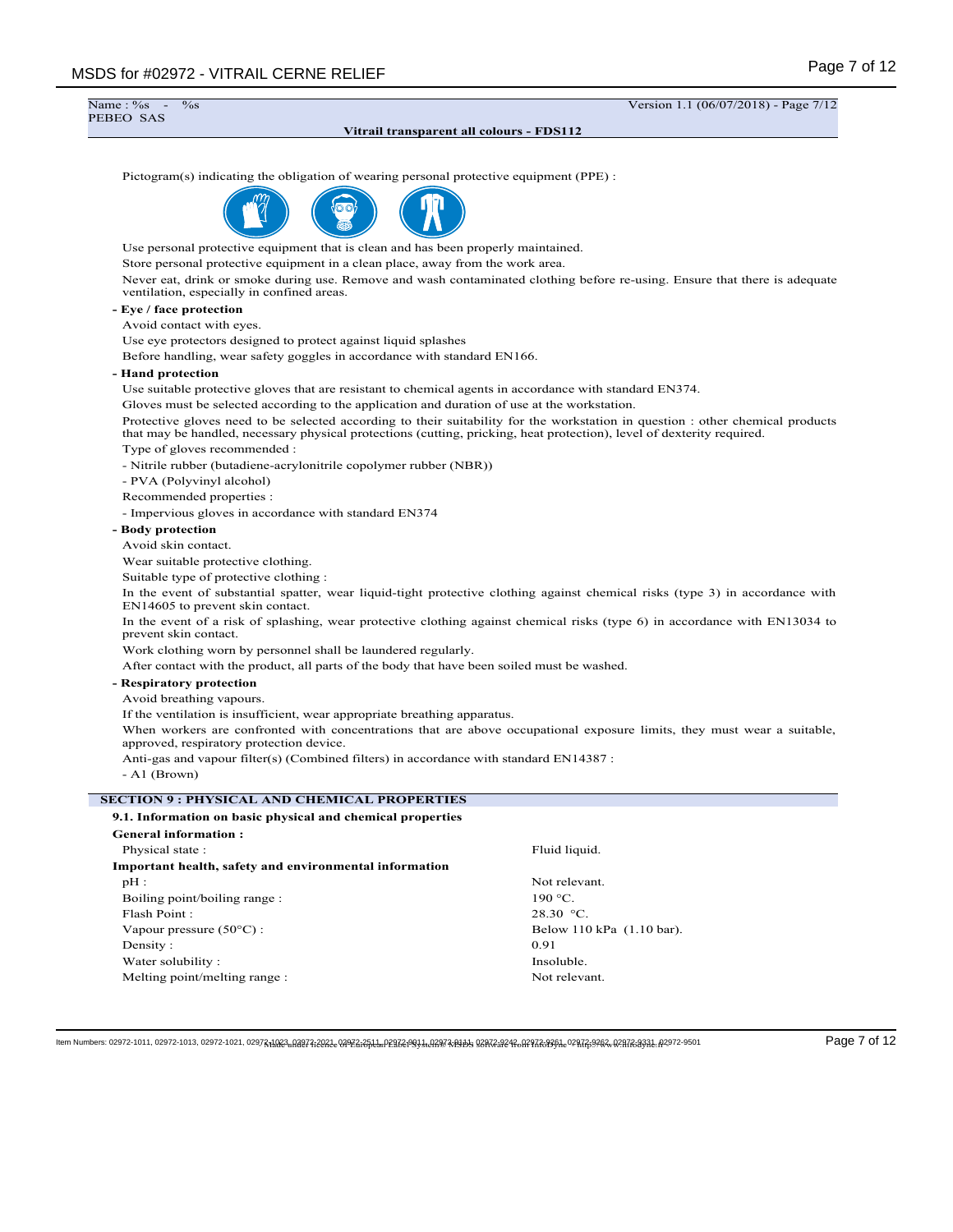| Name: %s<br>$\%$ s<br>PEBEO SAS                                                            | Version 1.1 (06/07/2018) - Page 8/12                                                                                                                                                                                                                    |  |  |  |  |  |  |
|--------------------------------------------------------------------------------------------|---------------------------------------------------------------------------------------------------------------------------------------------------------------------------------------------------------------------------------------------------------|--|--|--|--|--|--|
|                                                                                            | Vitrail transparent all colours - FDS112                                                                                                                                                                                                                |  |  |  |  |  |  |
|                                                                                            |                                                                                                                                                                                                                                                         |  |  |  |  |  |  |
|                                                                                            |                                                                                                                                                                                                                                                         |  |  |  |  |  |  |
| Self-ignition temperature :                                                                | Not relevant.                                                                                                                                                                                                                                           |  |  |  |  |  |  |
| Decomposition point/decomposition range :                                                  | Not relevant.                                                                                                                                                                                                                                           |  |  |  |  |  |  |
| 9.2. Other information                                                                     |                                                                                                                                                                                                                                                         |  |  |  |  |  |  |
| $VOC (g/l)$ :                                                                              | 462.22                                                                                                                                                                                                                                                  |  |  |  |  |  |  |
| <b>SECTION 10 : STABILITY AND REACTIVITY</b>                                               |                                                                                                                                                                                                                                                         |  |  |  |  |  |  |
| 10.1. Reactivity                                                                           |                                                                                                                                                                                                                                                         |  |  |  |  |  |  |
| No data available.                                                                         |                                                                                                                                                                                                                                                         |  |  |  |  |  |  |
| 10.2. Chemical stability                                                                   |                                                                                                                                                                                                                                                         |  |  |  |  |  |  |
| This mixture is stable under the recommended handling and storage conditions in section 7. |                                                                                                                                                                                                                                                         |  |  |  |  |  |  |
| 10.3. Possibility of hazardous reactions                                                   |                                                                                                                                                                                                                                                         |  |  |  |  |  |  |
| dioxide, fumes and nitrogen oxide.                                                         | When exposed to high temperatures, the mixture can release hazardous decomposition products, such as carbon monoxide and                                                                                                                                |  |  |  |  |  |  |
| 10.4. Conditions to avoid                                                                  |                                                                                                                                                                                                                                                         |  |  |  |  |  |  |
| must not be allowed on the premises.                                                       | Any apparatus likely to produce a flame or to have a metallic surface at high temperature (burners, electric arcs, furnaces etc.)                                                                                                                       |  |  |  |  |  |  |
| Avoid:                                                                                     |                                                                                                                                                                                                                                                         |  |  |  |  |  |  |
| - accumulation of electrostatic charges.<br>- heating                                      |                                                                                                                                                                                                                                                         |  |  |  |  |  |  |
| - heat                                                                                     |                                                                                                                                                                                                                                                         |  |  |  |  |  |  |
| - flames and hot surfaces                                                                  |                                                                                                                                                                                                                                                         |  |  |  |  |  |  |
| 10.5. Incompatible materials                                                               |                                                                                                                                                                                                                                                         |  |  |  |  |  |  |
| 10.6. Hazardous decomposition products                                                     |                                                                                                                                                                                                                                                         |  |  |  |  |  |  |
| The thermal decomposition may release/form :                                               |                                                                                                                                                                                                                                                         |  |  |  |  |  |  |
| - carbon monoxide (CO)                                                                     |                                                                                                                                                                                                                                                         |  |  |  |  |  |  |
| - carbon dioxide (CO2)                                                                     |                                                                                                                                                                                                                                                         |  |  |  |  |  |  |
| <b>SECTION 11 : TOXICOLOGICAL INFORMATION</b>                                              |                                                                                                                                                                                                                                                         |  |  |  |  |  |  |
| 11.1. Information on toxicological effects                                                 |                                                                                                                                                                                                                                                         |  |  |  |  |  |  |
|                                                                                            | Exposure to vapours from solvents in the mixture in excess of the stated occupational exposure limit may result in adverse<br>health effects such as mucous membrane and respiratory system irritation and adverse effects on kidney, liver and central |  |  |  |  |  |  |
| nervous system.                                                                            | Symptoms produced will include headaches, numbness, dizziness, fatigue, muscular asthenia and, in extreme cases, loss of                                                                                                                                |  |  |  |  |  |  |
| consciousness.                                                                             | Repeated or prolonged contact with the mixture may cause removal of natural oil from the skin resulting in non-allergic                                                                                                                                 |  |  |  |  |  |  |
| contact dermatitis and absorption through the skin.                                        |                                                                                                                                                                                                                                                         |  |  |  |  |  |  |
| Splashes in the eyes may cause irritation and reversible damage<br>dizziness.              | Narcotic effects may occur, such as drowsiness, narcosis, decreased alertness, loss of reflexes, lack of coordination or                                                                                                                                |  |  |  |  |  |  |
| memory disturbance.                                                                        | Effects may also occur in the form of violent headaches or nausea, judgement disorder, giddiness, irritability, fatigue or                                                                                                                              |  |  |  |  |  |  |
| 11.1.1. Substances                                                                         |                                                                                                                                                                                                                                                         |  |  |  |  |  |  |
| <b>Acute toxicity:</b>                                                                     |                                                                                                                                                                                                                                                         |  |  |  |  |  |  |
| Oral route:                                                                                | HYDROCARBONS, C9-C11, N-ALCANES, ISOALKANES, CYCLICS, <2% AROMATICS (CAS: 64742-48-9)<br>$LD50 > 5000$ mg/kg<br>OECD Guideline 401 (Acute Oral Toxicity)<br>Species : Rat (recommended by the CLP)                                                      |  |  |  |  |  |  |
| Dermal route :                                                                             | $LD50 > 5000$ mg/kg<br>OECD Guideline 402 (Acute Dermal Toxicity)<br>Species: Rabbit (recommended by the CLP)                                                                                                                                           |  |  |  |  |  |  |
| Inhalation route $(n/a)$ :                                                                 | $LC50 > 4951$ mg/m3                                                                                                                                                                                                                                     |  |  |  |  |  |  |
|                                                                                            |                                                                                                                                                                                                                                                         |  |  |  |  |  |  |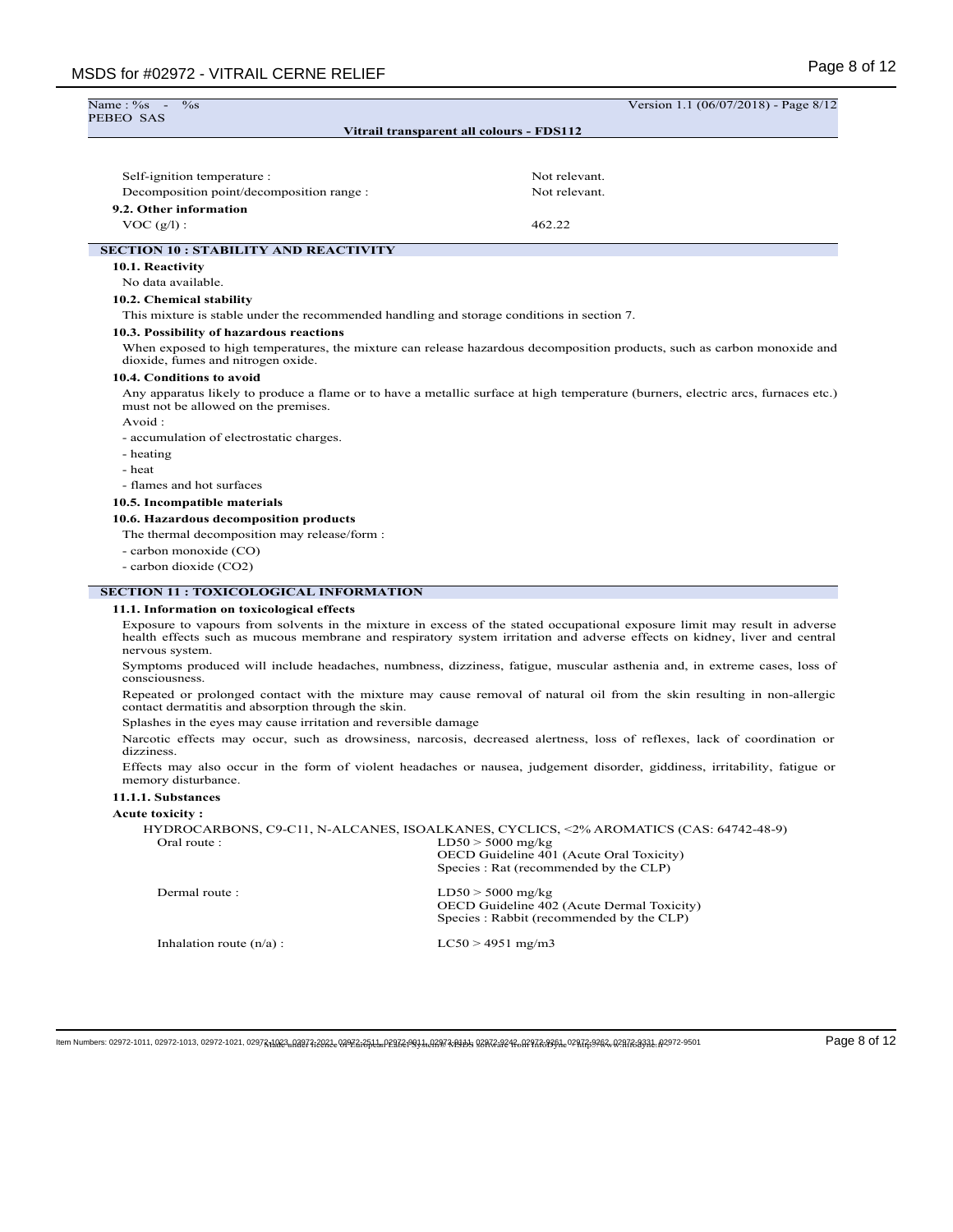| Name: %s<br>$\%$ s                                                                                                        | Version 1.1 (06/07/2018) - Page 9/12                                                                                                                                                                           |
|---------------------------------------------------------------------------------------------------------------------------|----------------------------------------------------------------------------------------------------------------------------------------------------------------------------------------------------------------|
| PEBEO SAS                                                                                                                 | Vitrail transparent all colours - FDS112                                                                                                                                                                       |
|                                                                                                                           |                                                                                                                                                                                                                |
|                                                                                                                           | OECD Guideline 403 (Acute Inhalation Toxicity)<br>Species : Rat (recommended by the CLP)                                                                                                                       |
| Carcinogenicity:                                                                                                          |                                                                                                                                                                                                                |
| Carcinogenicity Test:                                                                                                     | HYDROCARBONS, C9-C11, N-ALCANES, ISOALKANES, CYCLICS, <2% AROMATICS (CAS: 64742-48-9)<br>Negative.<br>No carcinogenic effect.<br>OECD Guideline 453 (Combined Chronic Toxicity / Carcinogenicity Studies)      |
| <b>Reproductive toxicant:</b>                                                                                             |                                                                                                                                                                                                                |
|                                                                                                                           | HYDROCARBONS, C9-C11, N-ALCANES, ISOALKANES, CYCLICS, <2% AROMATICS (CAS: 64742-48-9)                                                                                                                          |
| No toxic effect for reproduction                                                                                          | OECD Guideline 414 (Prenatal Developmental Toxicity Study)<br>OECD Guideline 421 (Reproduction / Developmental Toxicity Screening Test)                                                                        |
| Specific target organ systemic toxicity - repeated exposure :                                                             |                                                                                                                                                                                                                |
|                                                                                                                           | HYDROCARBONS, C9-C11, N-ALCANES, ISOALKANES, CYCLICS, <2% AROMATICS (CAS: 64742-48-9)                                                                                                                          |
| Oral route:                                                                                                               | Duration of exposure: 90 days<br>$C > 100$ mg/kg body weight/day<br>Duration of exposure : 90 days<br>OECD Guideline 408 (Repeated Dose 90-Day Oral Toxicity in Rodents)<br>Species : Rat (recommanded by CLP) |
| Inhalation route (Vapours):                                                                                               | Duration of exposure : 90 days<br>$C > 1$ mg/l/6hrs/day<br>Duration of exposure : 90 days<br>OECD Guideline 413 (Subchronic Inhalation Toxicity: 90-Day)                                                       |
| 11.1.2. Mixture                                                                                                           |                                                                                                                                                                                                                |
| <b>Respiratory or skin sensitisation:</b><br>Contains at least one sensitising substance. May cause an allergic reaction. |                                                                                                                                                                                                                |
| <b>SECTION 12 : ECOLOGICAL INFORMATION</b>                                                                                |                                                                                                                                                                                                                |
| 12.1. Toxicity<br>12.1.1. Substances                                                                                      |                                                                                                                                                                                                                |
|                                                                                                                           | HYDROCARBONS, C9-C11, N-ALCANES, ISOALKANES, CYCLICS, <2% AROMATICS (CAS: 64742-48-9)                                                                                                                          |
| Fish toxicity:                                                                                                            | $LC50 > 1000$ mg/l<br>Species : Oncorhynchus mykiss<br>Duration of exposure: 96 h                                                                                                                              |
| Crustacean toxicity:                                                                                                      | $EC50 = 1000$ mg/l<br>Species : Daphnia magna<br>Duration of exposure: 48 h                                                                                                                                    |
| Algae toxicity:                                                                                                           | $ECr50 > 1000$ mg/l<br>Species : Pseudokirchnerella subcapitata                                                                                                                                                |

### **12.1.2. Mixtures**

No aquatic toxicity data available for the mixture.

# **12.2. Persistence and degradability**

# **12.2.1. Substances**

HYDROCARBONS, C9-C11, N-ALCANES, ISOALKANES, CYCLICS, <2% AROMATICS (CAS: 64742-48-9)

Duration of exposure : 72 h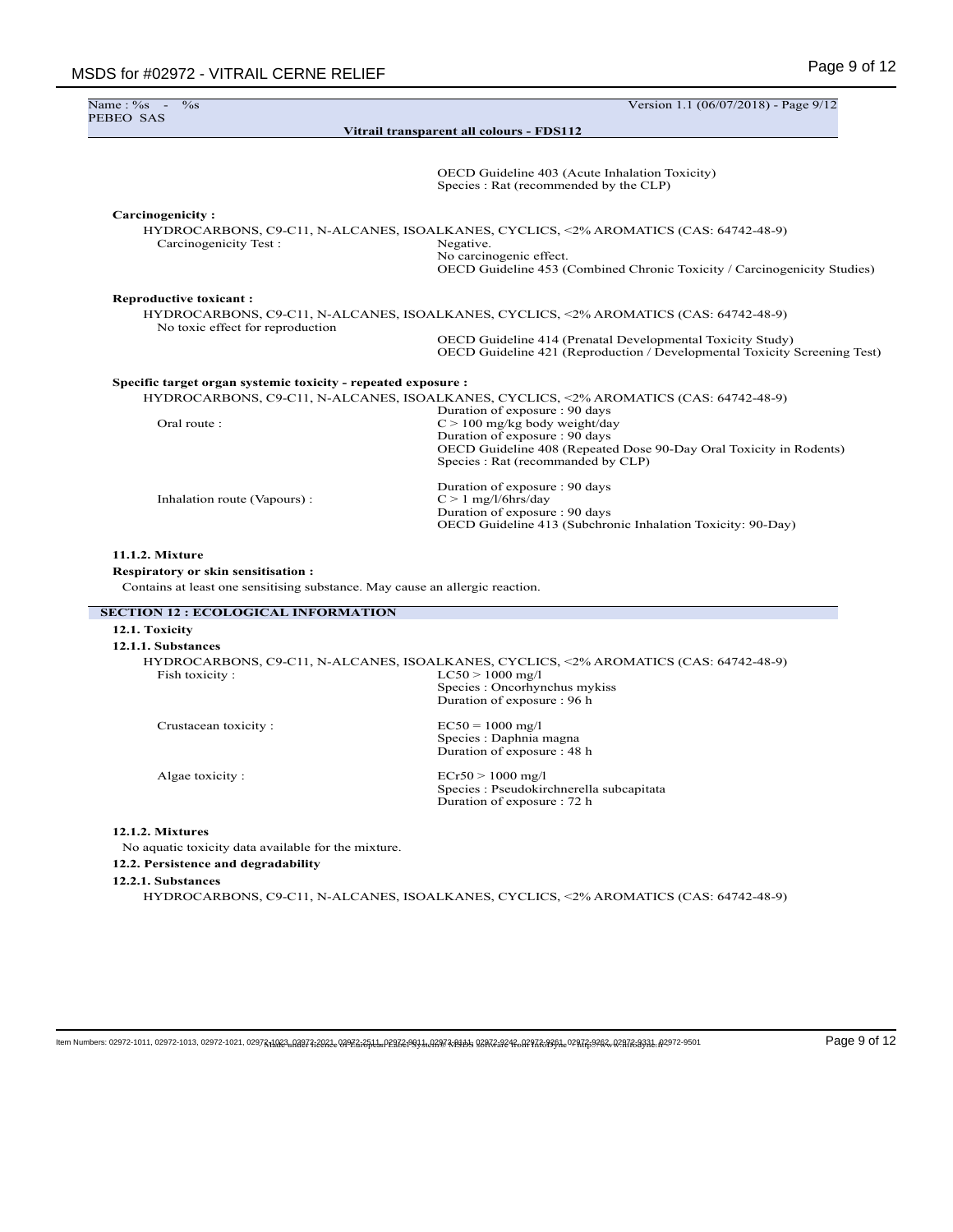Name: %<br>PEBEO SAS

 $\%$ s -  $\frac{1}{100}$  Version 1.1 (06/07/2018) - Page 10/12

### **Vitrail transparent all colours - FDS112**

Biodegradability : no degradability data is available, the substance is considered as not degrading quickly.

#### **12.3. Bioaccumulative potential**

No data available.

**12.4. Mobility in soil**

No data available.

# **12.5. Results of PBT and vPvB assessment**

No data available.

**12.6. Other adverse effects**

No data available.

### **SECTION 13 : DISPOSAL CONSIDERATIONS**

Proper waste management of the mixture and/or its container must be determined in accordance with Directive 2008/98/EC.

### **13.1. Waste treatment methods**

Do not pour into drains or waterways.

### **Waste :**

Waste management is carried out without endangering human health, without harming the environment and, in particular without risk to water, air, soil, plants or animals.

Recycle or dispose of waste in compliance with current legislation, preferably via a certified collector or company.

Do not contaminate the ground or water with waste, do not dispose of waste into the environment.

### **Soiled packaging :**

Empty container completely. Keep label(s) on container.

Give to a certified disposal contractor.

### **Codes of wastes (Decision 2014/955/EC, Directive 2008/98/EEC on hazardous waste) :**

20 01 27 \* paint, inks, adhesives and resins containing dangerous substances

15 01 02 plastic packaging

#### **SECTION 14 : TRANSPORT INFORMATION**

Transport product in compliance with provisions of the ADR for road, RID for rail, IMDG for sea and ICAO/IATA for air transport (ADR 2017 - IMDG 2016 - ICAO/IATA 2017).

# **14.1. UN number**

1263

## **14.2. UN proper shipping name**

UN1263=PAINT (including paint, lacquer, enamel, stain, shellac, varnish, polish, liquid filler and liquid lacquer base) or PAINT RELATED MATERIAL (including paint thinning and reducing compound)

### **14.3. Transport hazard class(es)**

- Classification :



## **14.4. Packing group**

III

#### **14.5. Environmental hazards**

-

# **14.6. Special precautions for user**

| T<br>DR<br>K. | -<br>lass | _ode | $\mathbf{D}$ oolz<br>$\alpha r$<br>acr<br>. | abel | Ident.         | Provis                                               | $\blacksquare$<br>ட | ∽<br>Cat | $\overline{\phantom{0}}$<br>un |
|---------------|-----------|------|---------------------------------------------|------|----------------|------------------------------------------------------|---------------------|----------|--------------------------------|
|               |           |      | <b>TTT</b><br>--                            |      | $\gamma$<br>รเ | $\sim$ $\sim$ $\sim$<br>. .<br>∣ O.3<br>0.30<br>- 20 | Е                   |          | D/E                            |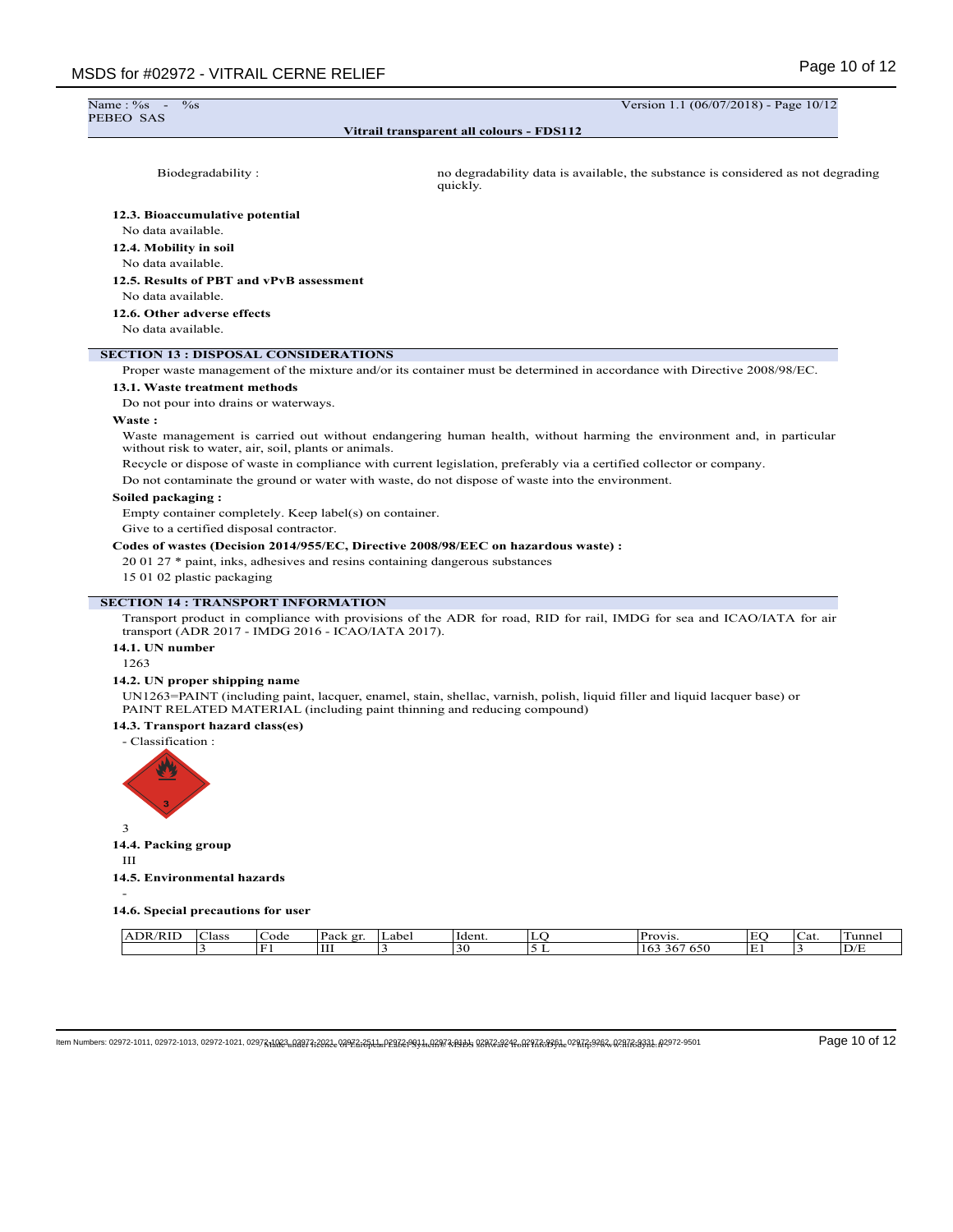```
Name: %<br>PEBEO SAS
```
 $\%$ s -  $\frac{1}{100}$  Version 1.1 (06/07/2018) - Page 11/12

**Vitrail transparent all colours - FDS112**

| <b>IMDG</b> | Class  | 2°Label | Pack gr. | LO       | EMS       | Provis.         | EO    |           |    |
|-------------|--------|---------|----------|----------|-----------|-----------------|-------|-----------|----|
|             | د      |         | Ш        | 5 L      | $F-E.S-E$ | 163 223 367 955 | IE1   |           |    |
|             |        |         |          |          |           |                 |       |           |    |
| <b>IATA</b> | Class  | 2°Label | Pack gr. | Passager | Passager  | Cargo           | Cargo | note      | EO |
|             | د      |         | Ш        | 355      | 60 L      | 366             | 220 L | A3 A72 E1 |    |
|             |        |         |          |          |           |                 |       | A192      |    |
|             | r<br>3 |         | Ш        | Y344     | 10L       |                 |       | A3 A72 E1 |    |
|             |        |         |          |          |           |                 |       | A192      |    |

For limited quantities, see part 2.7 of the OACI/IATA and chapter 3.4 of the ADR and IMDG.

For excepted quantities, see part 2.6 of the OACI/IATA and chapter 3.5 of the ADR and IMDG.

### **14.7. Transport in bulk according to Annex II of Marpol and the IBC Code**

No data available.

#### **SECTION 15 : REGULATORY INFORMATION**

#### **15.1. Safety, health and environmental regulations/legislation specific for the substance or mixture**

### **- Classification and labelling information included in section 2:**

The following regulations have been used:

- EU Regulation No. 1272/2008 amended by EU Regulation No. 2017/776 (ATP 10)

#### **- Container information:**

The mixture is contained in packaging that does not exceed 125 ml.

**- Particular provisions :**

No data available.

### **- Standardised American system for the identification of hazards presented by the product in view of emergency procedures (NFPA 704) :**

NFPA 704, Labelling: Health=0 Inflammability=3 Instability/Reactivity=1 Specific Risk=none



## **15.2. Chemical safety assessment**

No data available.

# **SECTION 16 : OTHER INFORMATION**

Since the user's working conditions are not known by us, the information supplied on this safety data sheet is based on our current level of knowledge and on national and community regulations.

The mixture must not be used for other uses than those specified in section 1 without having first obtained written handling instructions.

It is at all times the responsibility of the user to take all necessary measures to comply with legal requirements and local regulations.

The information in this safety data sheet must be regarded as a description of the safety requirements relating to the mixture and not as a guarantee of the properties thereof.

#### **Wording of the phrases mentioned in section 3 :**

| H <sub>226</sub> | Flammable liquid and vapour.                          |
|------------------|-------------------------------------------------------|
| H304             | May be fatal if swallowed and enters airways.         |
| H312             | Harmful in contact with skin.                         |
| H317             | May cause an allergic skin reaction.                  |
| H318             | Causes serious eye damage.                            |
| H336             | May cause drowsiness or dizziness.                    |
| H351             | Suspected of causing cancer.                          |
| <b>EUH066</b>    | Repeated exposure may cause skin dryness or cracking. |